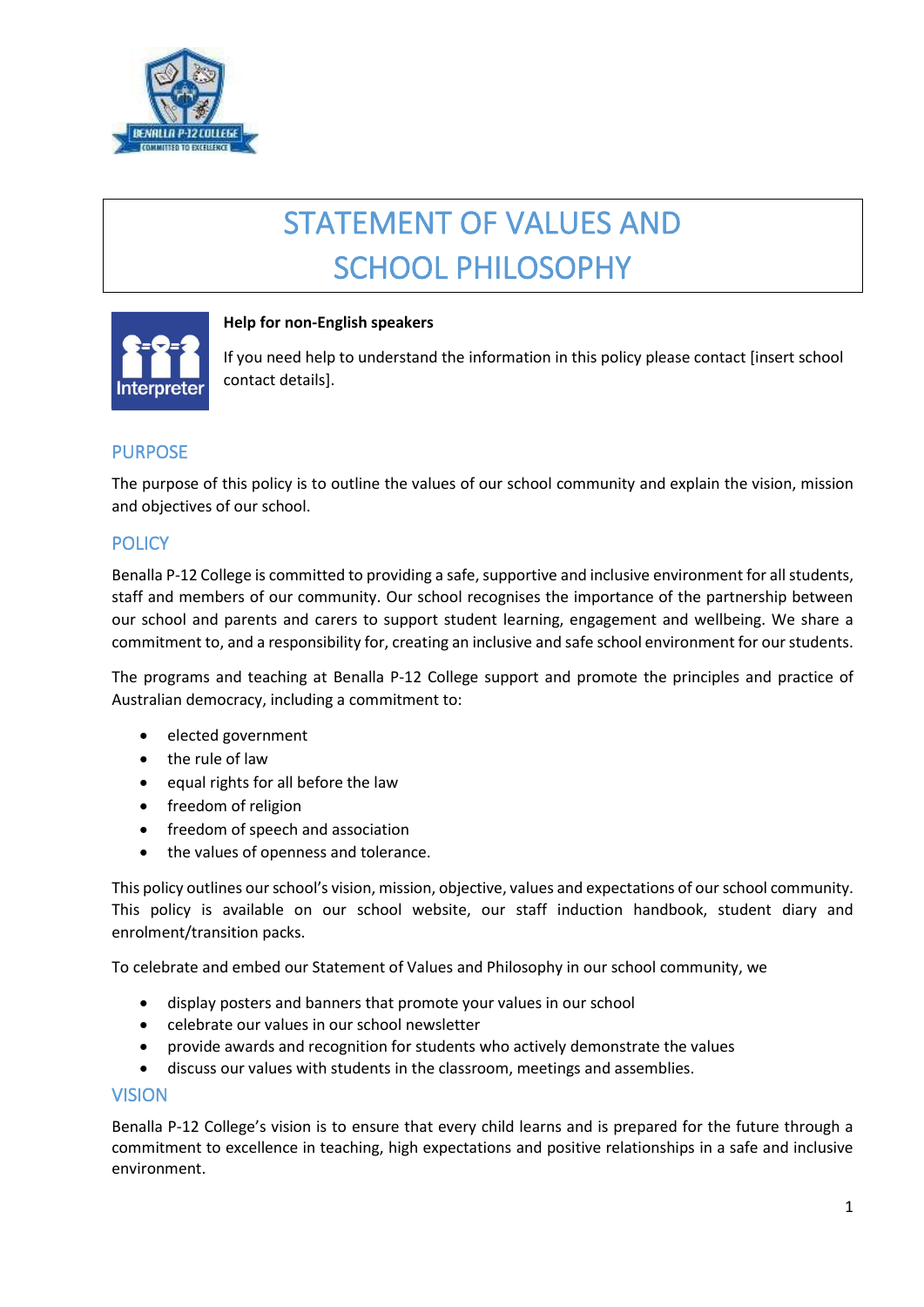# **MISSION**

Our school is committed to realising its vision by working collaboratively with students, staff, parents and care givers to:

- provide a personalised, student-centred approach to teaching and learning.
- build a culture of achievement in academic learning, the arts, sport, vocational skills, civics and citizenship;
- promoting academic excellence through high quality classroom instruction;
- creating a respectful school environment that recognises and celebrates diversity;
- promoting creativity, teamwork and leadership through a diverse range of learning Opportunities;
- developing within students their capacity for self-management and self-determination;
- actively promote positive student well-being by explicitly teaching a social, emotional and values based curriculum;
- building authentic partnerships that promote and encourage community involvement.

At Benalla P-12 College every student is known, respected and valued.

#### **OBJECTIVE**

Benalla P-12 College's objective is to ensure all students are successful in their education and leave school with a genuine choice about their future pathways.

## VALUES

Benalla P-12 College's values are Respect, Responsibility, High Expectations and Integrity

- We show respect by allowing others to learn, using our manners and treating other people with kindness.
- We show responsibility by being ready to learn, completing all required learning
- We show high expectations by wearing full uniform every day and striving for excellence in everything we do at school.
- We show integrity by being honest and always doing the right thing.

# BEHAVIOURAL EXPECTATIONS

Benalla P-12 College acknowledges that the behaviour of staff, parents, carers and students has an impact on our school community and culture. We acknowledge a shared responsibility to create a positive learning environment for the children and young people at our school.

As principals and school leaders, we will:

- model positive behaviour and effective leadership
- communicate politely and respectfully with all members of the school community
- work collaboratively to create a school environment where respectful and safe behaviour is expected of everyone
- behave in a manner consistent with the standards of our profession and meet core responsibilities to provide safe and inclusive environments
- plan, implement and review our work to ensure the care, safety, security and general wellbeing of all students at school
- identify and support students who are or may be at risk
- do our best to ensure every child achieves their personal and learning potential
- work with parents to understand their child's needs and, where necessary, adapt the learning environment accordingly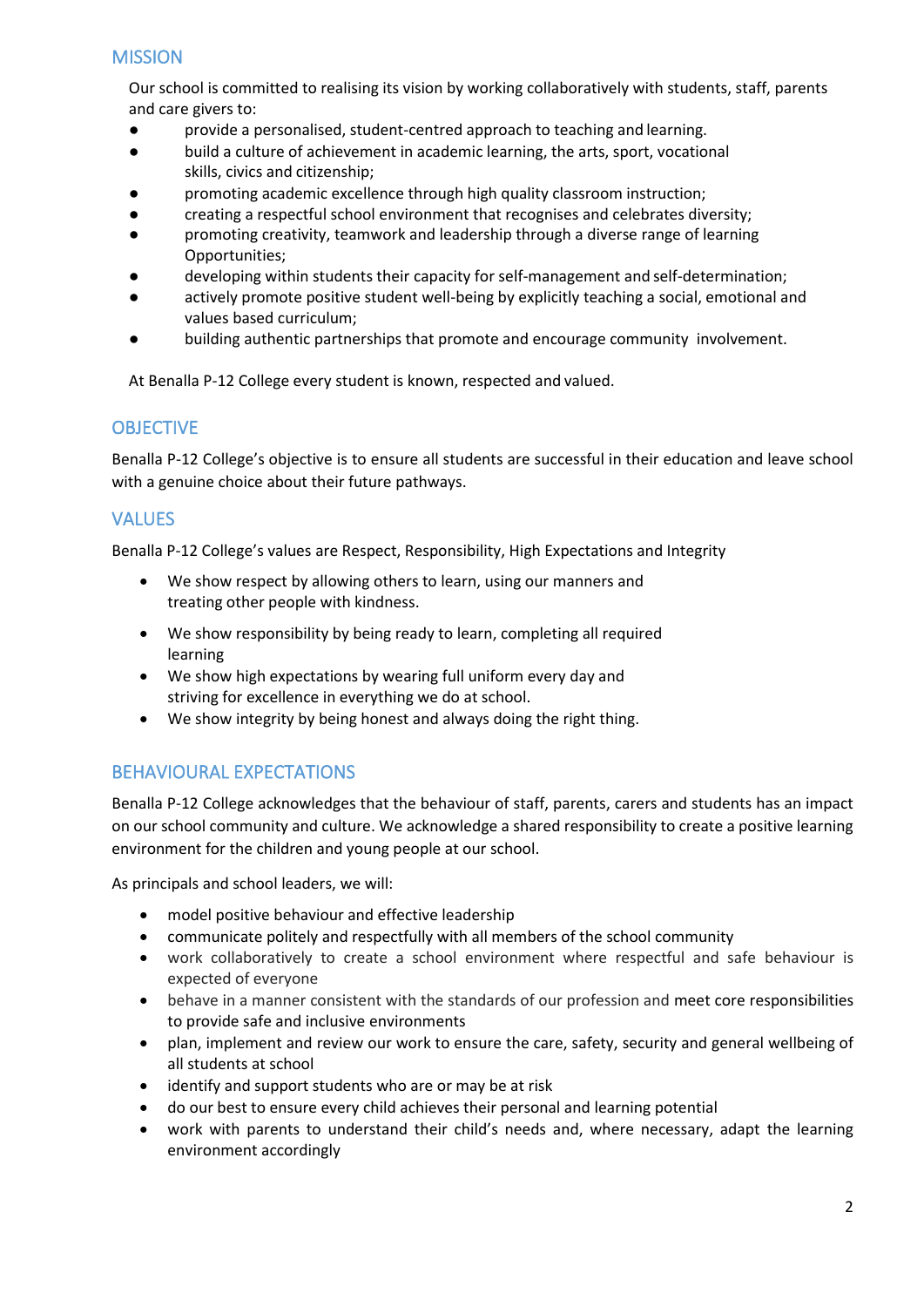- respond appropriately when safe and inclusive behaviour is not demonstrated and implement appropriate interventions and sanctions when required
- inform parents of the school's communication and complaints procedures
- ask any person who is acting in an offensive, intimidating or otherwise inappropriate way to leave the school grounds.

As teachers and non-teaching school staff, we will:

- model positive behaviour to students consistent with the standards of our profession
- communicate politely and respectfully with all members of the school community
- proactively engage with parents about student outcomes
- work with parents to understand the needs of each student and, where necessary, adapt the learning environment accordingly
- work collaboratively with parents to improve learning and wellbeing outcomes for students with additional needs
- communicate with the principal and school leaders in the event we anticipate or face any tension or challenging behaviours from parents
- treat all members of the school community with respect.

As parents and carers, we will:

- model positive behaviour to our child
- communicate politely and respectfully with all members of the school community
- ensure our child attends school on time, every day the school is open for instruction
- take an interest in our child's school and learning
- work with the school to achieve the best outcomes for our child
- communicate constructively with the school and use expected processes and protocols when raising concerns
- support school staff to maintain a safe learning environment for all students
- follow the school's processes for communication with staff and making complaints
- treat all school leaders, staff, students, and other members of the school community with respect.

As students, we will:

- model positive behaviour to other students
- communicate politely and respectfully with all members of the school community.
- comply with and model school values
- behave in a safe and responsible manner
- respect ourselves, other members of the school community and the school environment.
- actively participate in school
- not disrupt the learning of others and make the most of our educational opportunities.

As community members, we will:

- model positive behaviour to the school community
- treat other members of the school community with respect
- support school staff to maintain a safe and inclusive learning environment for all students
- utilise the school's processes for communication with staff and submitting complaints.

## UNREASONABLE BEHAVIOURS

Schools are not public places, and the Principal has the right to permit or deny entry to school grounds (for more information, see our *Visitors Policy*).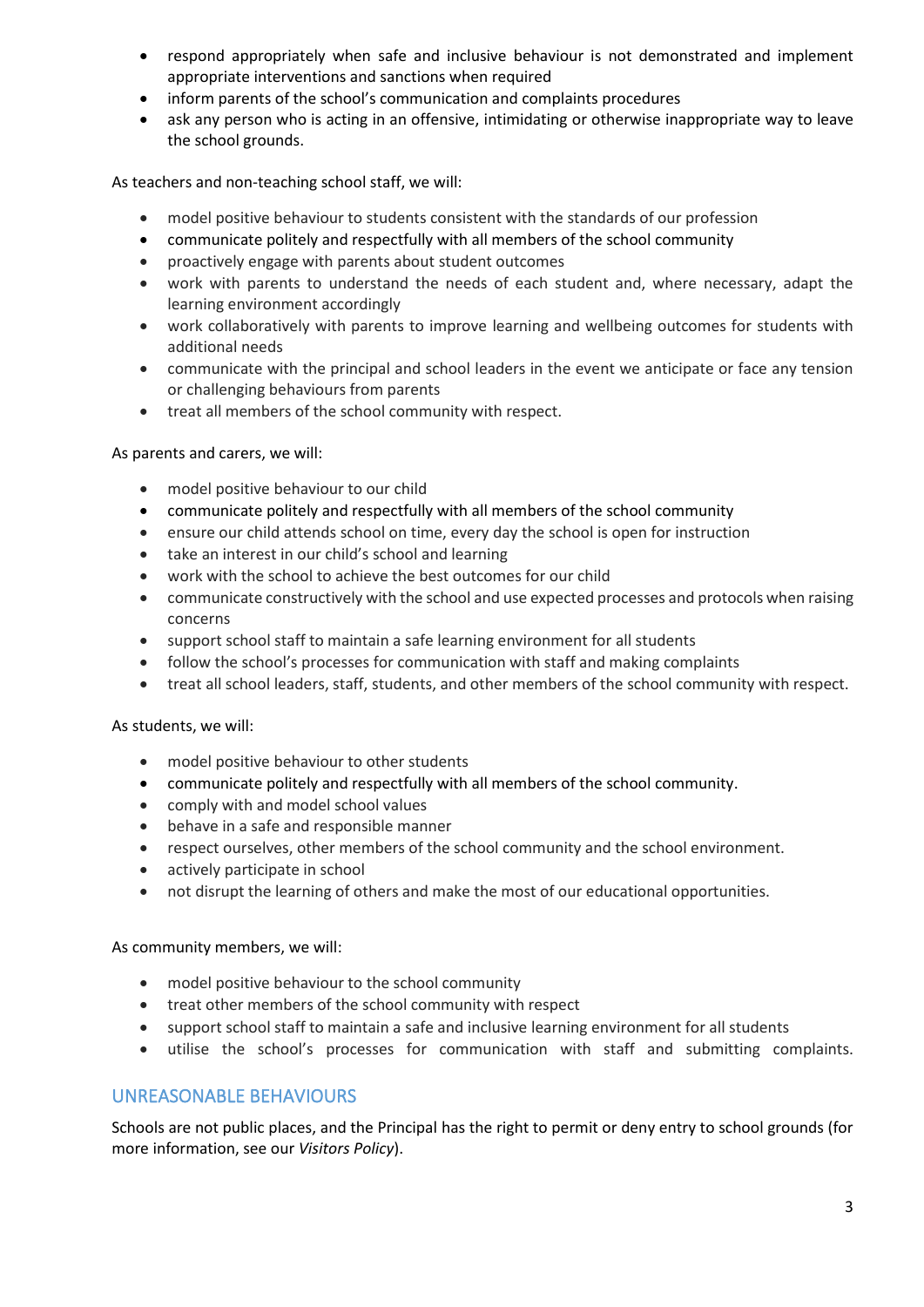Unreasonable behaviour that is demonstrated by school staff, parents, carers, students or members of our school community will not be tolerated at school, or during school activities.

Unreasonable behaviour includes:

- speaking or behaving in a rude, manipulative, aggressive or threatening way, either in person, via electronic communication or social media, or over the telephone
- the use or threat of violence of any kind, including physically intimidating behaviour such as aggressive hand gestures or invading another person's personal space
- sending demanding, rude, confronting or threatening letters, emails or text messages
- sexist, racist, homophobic, transphobic or derogatory comments
- the use of social media or public forums to make inappropriate or threatening remarks about the school, staff or students.

Harassment, bullying, violence, aggression, threatening behaviour and unlawful discrimination are unacceptable and will not be tolerated at our school.

Unreasonable behaviour and/or failure to uphold the principles of this *Statement of Values and School Philosophy* may lead to further investigation and the implementation of appropriate consequences by the school Principal.

At the Principal's discretion, unreasonable behaviour may be managed by:

- requesting that the parties attend a mediation or counselling sessions
- implementing specific communication protocols
- written warnings
- conditions of entry to school grounds or school activities
- exclusion from school grounds or attendance at school activities
- reports to Victoria Police
- legal action

Inappropriate student behaviour will be managed in according with our school's *Student Wellbeing and Engagement Policy* and *Bullying Prevention Policy.*

Our *Statement of Values and School Philosophy* ensures that everyone in our school community will be treated with fairness and respect. In turn, we will strive to create a school that is inclusive and safe, where everyone is empowered to participate and learn.

## **COMMUNICATION**

This policy will be communicated to our school community in the following ways

- Available publicly on our school's website
- Included in staff induction processes
- Included in staff handbook/manual
- Included in transition and enrolment packs
- Included in student diaries so that it is easily accessible to parents, carers and students
- Included as annual reference in school newsletter
- Made available in hard copy from school administration upon request

#### FURTHER INFORMATION AND RESOURCES

[Insert links to related policies i.e. *Student Wellbeing and Engagement, Communication with School Staff, Respect for School Staff*].